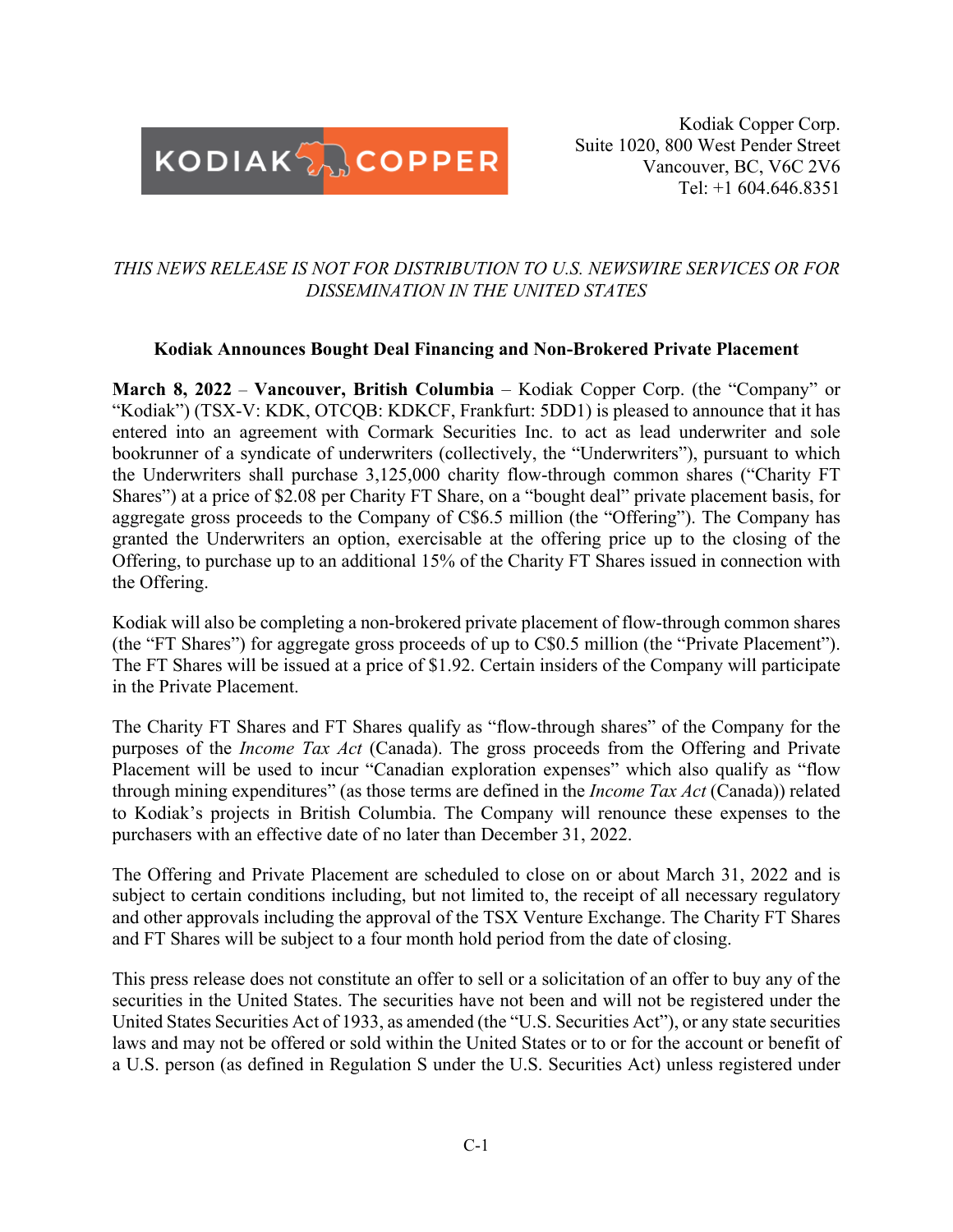the U.S. Securities Act and applicable state securities laws or an exemption from such registration is available.

On behalf of the Board of Directors

## **Kodiak Copper Corp.**

*Claudia Tornquist* President & CEO

For further information contact: Nancy Curry, VP Corporate Development ncurry@kodiakcoppercorp.com  $+1$  (604) 646-8362

## **About Kodiak Copper Corp.**

Kodiak is focused on its 100% owned copper porphyry projects in Canada and the USA. The Company's most advanced asset is the MPD copper-gold porphyry project in the prolific Quesnel Trough in south-central British Columbia, Canada, where the Company made a discovery of highgrade mineralization within a wide mineralized envelope in 2020. Kodiak also holds the Mohave copper-molybdenum-silver porphyry project in Arizona, USA, near the world-class Bagdad mine. Kodiak's porphyry projects have both been historically drilled and present known mineral discoveries with the potential to hold large-scale deposits.

Kodiak's founder and Chairman is Chris Taylor who is well-known for his gold discovery success with Great Bear Resources. Kodiak is also part of Discovery Group led by John Robins, one of the most successful mining entrepreneurs in Canada.

## **Cautionary Note Regarding Forward-Looking Information**

*Neither TSX Venture Exchange nor its Regulation Services Provider (as that term is defined in the policies of the TSX Venture Exchange) accepts responsibility for the adequacy or accuracy of this release.*

*Forward-Looking Statement (Safe Harbor Statement): This press release contains forward looking statements within the meaning of applicable securities laws. The use of any of the words "anticipate", "plan", "continue", "expect", "estimate", "objective", "may", "will", "project", "should", "predict", "potential" and similar expressions are intended to identify forward looking statements. In particular, this press release contains forward looking statements concerning the Offering and Private Placement, including the proposed use of proceeds, the participation of Teck and/or certain insiders of the Company in the Offering or the Private Placement, the closing date of the Offering and Private Placement, and the expected receipt of regulatory and stock exchange approvals. Although the Company believes that the expectations and assumptions on which the forward looking statements are based are reasonable, undue reliance should not be placed on the forward looking statements because the Company cannot give any assurance that they will prove correct. Since forward looking statements address future events and conditions, they involve*